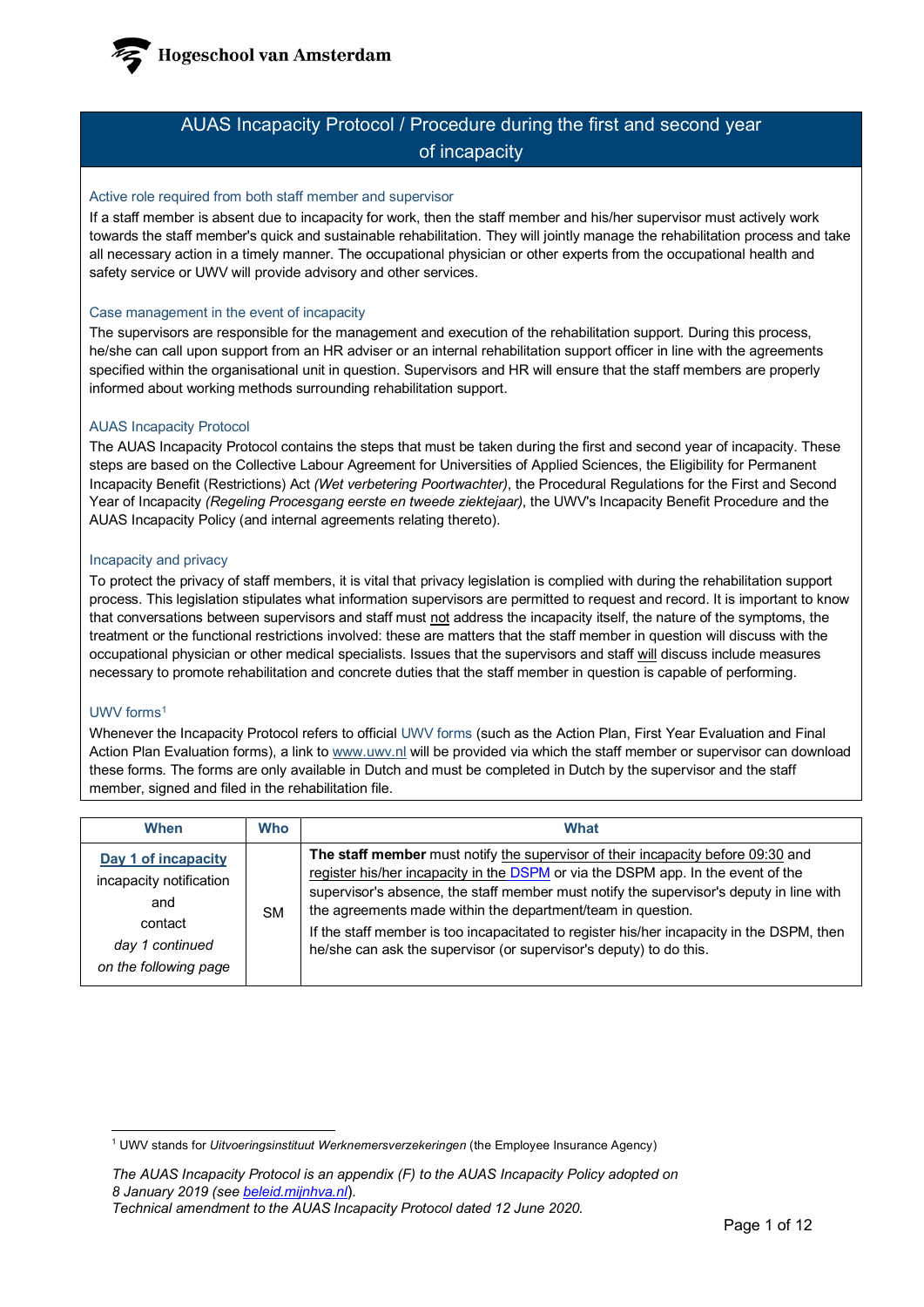|                                                                                                   | SV                      | The supervisor will contact the staff member as soon as possible to discuss the outlook<br>regarding their return to work and ask about any tasks that must be delegated or<br>appointments that must be cancelled. The supervisor will also ask the staff member<br>how he/she can be contacted (residential/recuperation address, telephone number, e-<br>mail address). (Also see AUAS Incapacity Policy Appendix B: Questions for supervisors<br>in the event of incapacity notifications)<br>The supervisor will also ask whether any 'safety-net' situations apply and if so, which<br>one (see 'Week 1' section below); whether the incapacity stems from a work-related<br>accident; or whether it was caused by a traffic accident involving a potentially liable third<br>party (possibility of recourse).                                                                                                                                                                                                                                                                                                                                                                                                                                                                                                                                                                |
|---------------------------------------------------------------------------------------------------|-------------------------|-------------------------------------------------------------------------------------------------------------------------------------------------------------------------------------------------------------------------------------------------------------------------------------------------------------------------------------------------------------------------------------------------------------------------------------------------------------------------------------------------------------------------------------------------------------------------------------------------------------------------------------------------------------------------------------------------------------------------------------------------------------------------------------------------------------------------------------------------------------------------------------------------------------------------------------------------------------------------------------------------------------------------------------------------------------------------------------------------------------------------------------------------------------------------------------------------------------------------------------------------------------------------------------------------------------------------------------------------------------------------------------|
| Ill and/or workplace<br>conflict                                                                  | LG<br>and<br>BA         | If the supervisor suspects that the staff member's absence relates to a workplace<br>conflict, the supervisor is advised to call up the staff member promptly for a consultation<br>with the occupational physician.<br>The occupational physician will assess whether or not the staff member's incapacity is<br>due to illness or medical impairments. In accordance with the STECR Working Guide<br>for Workplace Conflicts, the occupational physician will hear both sides before<br>formulating advice.                                                                                                                                                                                                                                                                                                                                                                                                                                                                                                                                                                                                                                                                                                                                                                                                                                                                       |
| Incapacitated during<br>holiday leave                                                             | <b>SM</b><br>and<br>SV  | If a staff member becomes incapacitated whilst on holiday and if this means that in<br>his/her opinion, (s)he is no longer capable of enjoying the holiday, then they must notify<br>their supervisor of the incapacity as described in the section on the first day of<br>incapacity.<br>At the end of the holiday, the staff member will make an appointment to attend the<br>consultation hours of the occupational physician (even if they have recovered), who will<br>assess the staff member's degree of incapacity during the holiday. The staff member<br>can be asked to bring a document from a doctor, hospital or chemist visited during the<br>holiday. Based on the occupational physician's consultation report, the supervisor will<br>determine how many hours of holiday leave will be designated as incapacity leave.<br>Subsequently, the staff member can cancel the holiday leave registered in the DSPM<br>and register a new application for the adjusted total of holiday entitlement.<br>If the staff member has recovered (in the occupational physician's opinion) by the end of<br>the holiday, then the staff member will notify his/her supervisor of this and register their<br>recovery in the DSPM. If the staff member has not recovered following his/her return<br>from holiday, then execution of the Incapacity Protocol will be continued. |
| Week 1<br>Notification of<br>incapacity to the UWV<br>in the event of 'safety-<br>net' situations | SV<br>and<br><b>PSA</b> | The supervisor will ask the Personnel and Salary Administration (PSA) to submit an<br>incapacity report to the UWV for the purposes of incapacity benefits in the event that the<br>staff member is covered by one of the 'safety-net' provisions specified in the Sickness<br>Benefits Act (Ziektewet). These safety-net provisions concern the following situations,<br>see www.uwv.nl - employers - sickness benefit<br>Incapacity for work due to pregnancy or childbirth<br>٠<br>(notify UWV within 6 weeks of the first day of incapacity, but no later than 4 days<br>following commencement of the flexibilisation period (6 to 4 weeks prior to the due<br>date of birth))<br>Incapacity due to organ donation<br>$\bullet$<br>(notify UWV within 6 weeks of the first day of incapacity)<br>Incapacity with a no-risk policy<br>$\bullet$<br>(notify UWV within 6 weeks of the first day of incapacity)<br>Incapacity involving a compensation scheme<br>$\bullet$<br>(notify UWV within 4 days of the date on which the staff member has been<br>incapacitated for 13 weeks). (This applies under certain conditions to previously<br>unemployed workers born before 8 July 1954.)<br>The UWV will contact the staff member and evaluate the safety-net application<br>submitted by the employer.                                                                        |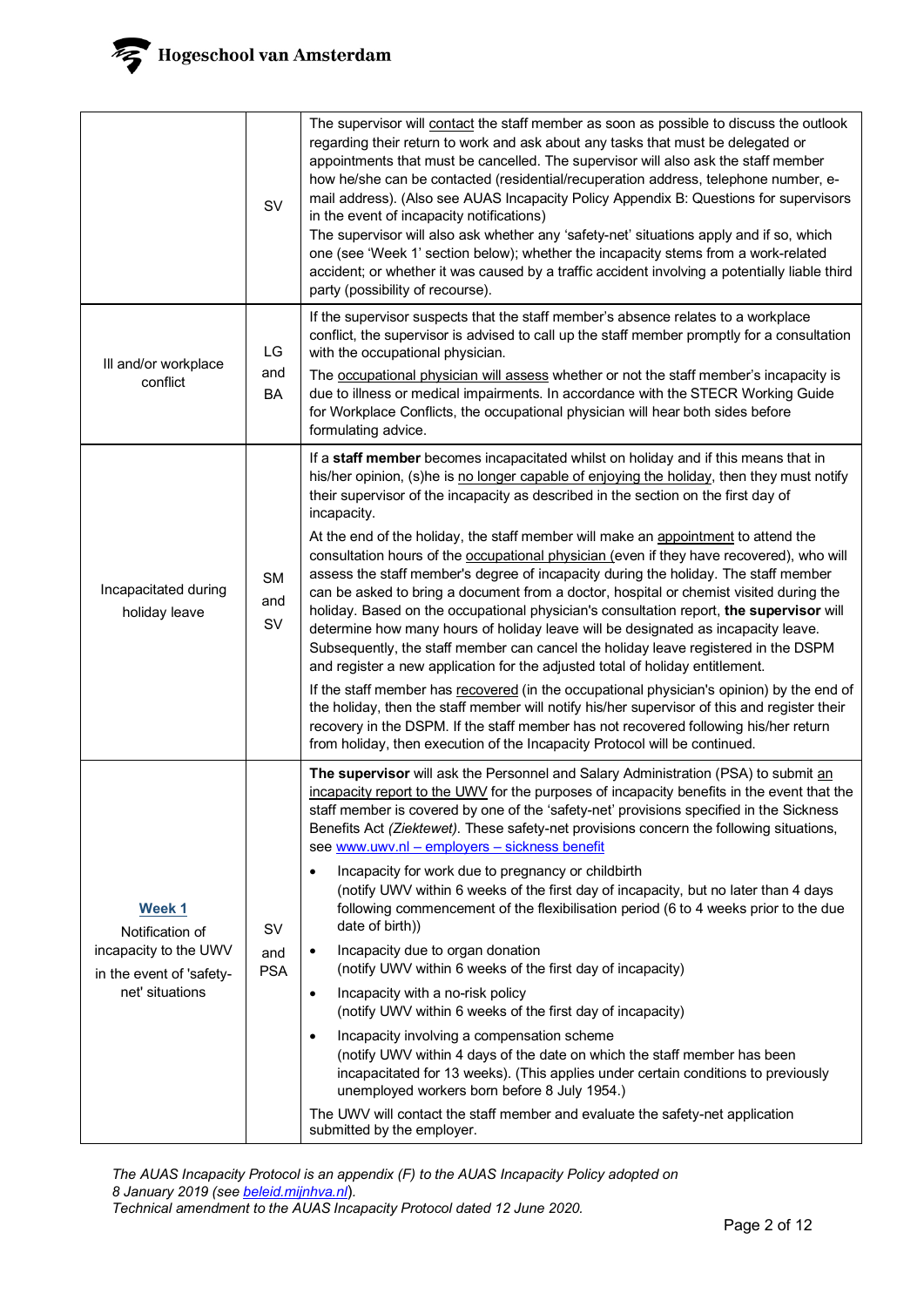

| <b>Week 1-2</b><br>Maintain contact and<br>schedule an<br>appointment              | <b>SV</b>              | The supervisor will contact the staff member to show their concern, ask how the staff<br>member is doing and to discuss the prospects concerning the staff member resuming<br>some or all of his/her duties (see Appendix B - AUAS Incapacity Policy: Supervisor<br>questions for absence due to illness).<br>The supervisor will make an appointment for an incapacity meeting in the third week<br>by no later than the end of the second week of incapacity.                                                                                                                                                                                                                                                                                                                                             |
|------------------------------------------------------------------------------------|------------------------|-------------------------------------------------------------------------------------------------------------------------------------------------------------------------------------------------------------------------------------------------------------------------------------------------------------------------------------------------------------------------------------------------------------------------------------------------------------------------------------------------------------------------------------------------------------------------------------------------------------------------------------------------------------------------------------------------------------------------------------------------------------------------------------------------------------|
| Week 3<br>Week 3<br>incapacity meeting                                             | <b>SM</b><br>and<br>SV | The supervisor and staff member will discuss the prospects of the staff member<br>returning to work. If there is no chance of the staff member recovering soon, then the<br>supervisor and staff member will prepare advice questions for the appointment with the<br>occupational physician. The supervisor will request HR to start a rehabilitation file, in<br>which these agreements and other absenteeism and rehabilitation-related documents<br>will be recorded.<br>They record the agreements in the rehabilitation file (the rehabilitation file is created at<br>this point). In the digital personnel file in the DSPM, a separate tab page is available<br>for this file (tab page 'Incapacity, accidents and working conditions'). This rehabilitation<br>file must contain no medical data! |
|                                                                                    | <b>HR</b>              | At the supervisor's request, HR will start the rehabilitation file under the tab page<br>'Illness, accidents and OHS' in the staff member's personnel file in DSPM.                                                                                                                                                                                                                                                                                                                                                                                                                                                                                                                                                                                                                                         |
| Week 3<br>Self-declaration<br>for the occupational<br>health and safety<br>service | OP                     | At the end of the second week of incapacity, the occupational physician will send a<br>Self-declaration form to the staff member, which the staff member must complete and<br>return within two days. The self-declaration form will contain a number of questions<br>concerning the employee's incapacity. Based on the answers given by the staff<br>member, the occupational physician will determine whether a request to attend the<br>consultation hours must be issued. Naturally, the supervisor and/or staff member can<br>also request an appointment for the consultation hours on their own initiative.                                                                                                                                                                                         |
| <b>Week 3-4</b><br>Invitation to<br>consultation hours                             | OP                     | The employee will receive a postal invitation to attend the occupational physician's<br>consultation hours. The staff member is obliged to comply with this request. 24 hours<br>prior to the appointment, the staff member will receive a reminder via text message<br>(provided the occupational health and safety service has his/her mobile phone number).                                                                                                                                                                                                                                                                                                                                                                                                                                              |
| <b>Week 4</b><br>Suspension or                                                     | <b>MW</b><br>and<br>LG | The guiding principle in the event of illness during parental leave is that parental leave<br>will continue. The supervisor and the staff member may seek advice from the<br>occupational physician on whether taking parental leave will hamper rehabilitation.<br>If it is apparent that sickness absence will last longer than four weeks, the staff member<br>can submit a request to his or her supervisor seeking approval for not taking the period<br>of parental leave at all or not continuing it due to illness (partial continuation is not<br>possible).                                                                                                                                                                                                                                       |
| continuation of parental<br>leave                                                  |                        | The supervisor will approve the request within four weeks, unless there is a compelling<br>business or service reason for refusing it. Upon approval, the right to parental leave will<br>be suspended with retroactive effect until the date on which the request was submitted.<br>The salary deduction will be discontinued with effect from that date. The supervisor or<br>HR will request the PSA via servicedesk-ac@hva.nl to discontinue parental leave.<br>As soon as the staff member is fully fit for work, the staff member will apply for the<br>remaining period of parental leave in DSPM. After obtaining approval from the<br>supervisor, parental leave will be resumed.                                                                                                                  |
|                                                                                    | <b>PSA</b>             | The PSA will discontinue the salary deduction due to parental leave following a request<br>to that effect from the supervisor or HR. The PSA will send a confirmation to the staff<br>member and HR. The PSA will resume the salary deduction after the staff member has<br>applied for parental leave in DSPM and the supervisor has approved it.                                                                                                                                                                                                                                                                                                                                                                                                                                                          |
| Week 6<br>Problem analysis                                                         |                        | The occupational physician will formulate the problem analysis no later than week 6,<br>which must specify the staff member's functional restrictions and possibilities and:                                                                                                                                                                                                                                                                                                                                                                                                                                                                                                                                                                                                                                |

*The AUAS Incapacity Protocol is an appendix (F) to the AUAS Incapacity Policy adopted on 8 January 2019 (se[e beleid.mijnhva.nl](https://beleid.mijnhva.nl/)*)*. Technical amendment to the AUAS Incapacity Protocol dated 12 June 2020.*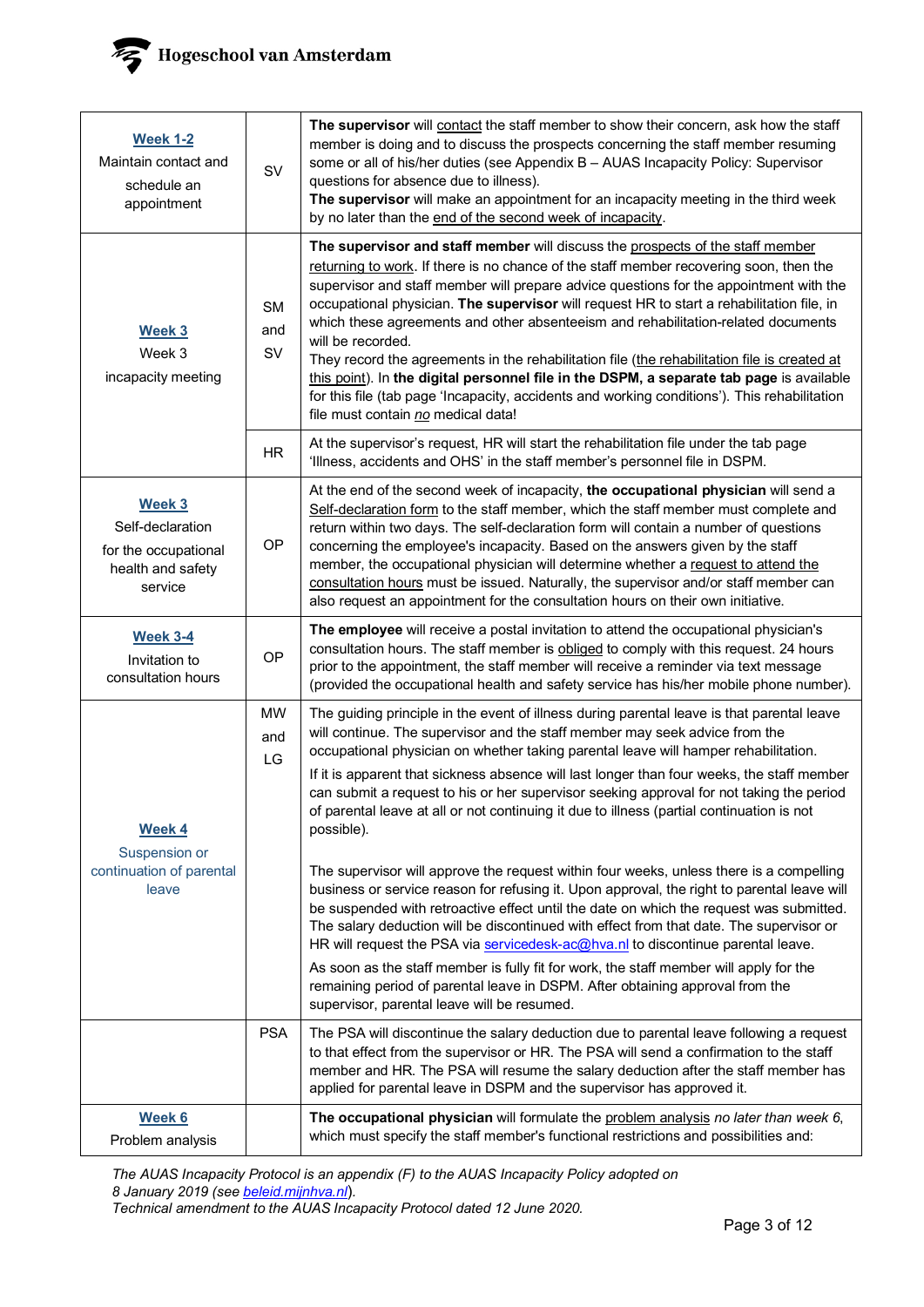# Hogeschool van Amsterdam

| and advice                                                                |                        | the reason for absence (without stating medical information);<br>$\bullet$                                                                                                                                                                                                                                                                                                                                                                                                                                                                                                                                                                                                                                                                                                                                                                                                                                                                                                                                                                                                                                                                                                                                                                                                                                                                                                                              |
|---------------------------------------------------------------------------|------------------------|---------------------------------------------------------------------------------------------------------------------------------------------------------------------------------------------------------------------------------------------------------------------------------------------------------------------------------------------------------------------------------------------------------------------------------------------------------------------------------------------------------------------------------------------------------------------------------------------------------------------------------------------------------------------------------------------------------------------------------------------------------------------------------------------------------------------------------------------------------------------------------------------------------------------------------------------------------------------------------------------------------------------------------------------------------------------------------------------------------------------------------------------------------------------------------------------------------------------------------------------------------------------------------------------------------------------------------------------------------------------------------------------------------|
|                                                                           |                        | how these restrictions may hinder the execution of the staff member's duties,<br>$\bullet$<br>together with a prognosis;                                                                                                                                                                                                                                                                                                                                                                                                                                                                                                                                                                                                                                                                                                                                                                                                                                                                                                                                                                                                                                                                                                                                                                                                                                                                                |
|                                                                           | OP                     | the possibilities for working, with a recommendation on the procedure for resuming<br>$\bullet$<br>work;                                                                                                                                                                                                                                                                                                                                                                                                                                                                                                                                                                                                                                                                                                                                                                                                                                                                                                                                                                                                                                                                                                                                                                                                                                                                                                |
|                                                                           |                        | What interventions are recommended in order to promote rehabilitation.                                                                                                                                                                                                                                                                                                                                                                                                                                                                                                                                                                                                                                                                                                                                                                                                                                                                                                                                                                                                                                                                                                                                                                                                                                                                                                                                  |
|                                                                           |                        | The occupational physician will send the problem analysis and the advice to the staff<br>member and the supervisor. HR will add the problem analysis to the rehabilitation file.                                                                                                                                                                                                                                                                                                                                                                                                                                                                                                                                                                                                                                                                                                                                                                                                                                                                                                                                                                                                                                                                                                                                                                                                                        |
|                                                                           |                        | NB: The problem analysis is always formulated, even if it appears that the staff member<br>will soon recover. This prevents delays in the problem analysis in the event the period<br>of incapacity is longer than expected.                                                                                                                                                                                                                                                                                                                                                                                                                                                                                                                                                                                                                                                                                                                                                                                                                                                                                                                                                                                                                                                                                                                                                                            |
|                                                                           |                        | NB: If the problem analysis establishes that the staff member is fully and permanently<br>incapacitated for work with no chance of recovery, then an expedited application for<br>benefits under the IVA <sup>2</sup> can be made with a reduced waiting period (see also the<br>information for week 68).                                                                                                                                                                                                                                                                                                                                                                                                                                                                                                                                                                                                                                                                                                                                                                                                                                                                                                                                                                                                                                                                                              |
| Week 6<br>Final date for the<br>creation<br>of the rehabilitation<br>file | SV                     | The supervisor will request HR by week 6 at the latest to start the rehabilitation file. It<br>would be preferable to start the file in the third week of absence when the absenteeism<br>interview is held. The staff member's personnel file containing a separate tab page<br>'Illness, accidents and OHS' will be available in DSPM. Only HR and the PSA may add<br>documents to that section of the file. This file will contain all data, documents and<br>correspondence relating to the course of the incapacity and the activities implemented<br>in order to facilitate resumption of work. This file must contain no medical data (no data<br>about the illness, injury, treatment etc. or the nature thereof). This type of data is<br>covered by medical confidentiality and belongs in the occupational physician's medical<br>file.<br>It is the supervisor's responsibility to ensure that the file is complete and up to date and<br>to send HR the documents promptly.<br>This rehabilitation file will later serve as proof to the UWV that both employer and<br>employee have made sufficient efforts to enable the staff member to return to work. NB:<br>The rehabilitation file is also required in the event the staff member applies for benefits<br>under the WIA <sup>3</sup> (see week 91 and 93). It is therefore vital that this file is kept in order<br>and up to date. |
|                                                                           | SV                     | The supervisor will inform the employee that his/her commuting expenses allowance<br>will be terminated after six weeks of full incapacity for work, in accordance with the<br>AUAS commuting expenses reimbursement regulations.                                                                                                                                                                                                                                                                                                                                                                                                                                                                                                                                                                                                                                                                                                                                                                                                                                                                                                                                                                                                                                                                                                                                                                       |
| Week 6<br>Termination of<br>commuting<br>expenses allowance               | <b>PSA</b>             | The PSA will terminate the allowance once the staff member has been fully<br>incapacitated for work for six weeks. The PSA will send confirmation of the termination<br>to the staff member and HR.                                                                                                                                                                                                                                                                                                                                                                                                                                                                                                                                                                                                                                                                                                                                                                                                                                                                                                                                                                                                                                                                                                                                                                                                     |
|                                                                           | <b>SM</b>              | The staff member must request the allowance again in the DSPM him/herself upon<br>his/her full or partial return to work (including for occupational therapy) based on the<br>number of days he/she is required to commute to work. Once the staff member has<br>done so, the PSA will resume payout of the commuting expenses allowance.                                                                                                                                                                                                                                                                                                                                                                                                                                                                                                                                                                                                                                                                                                                                                                                                                                                                                                                                                                                                                                                               |
| Week 8<br>Formulation of the<br><b>Action Plan</b>                        | SV<br>and<br><b>SM</b> | The supervisor and staff member will formulate an Action Plan (see www.uwv.nl)<br>within eight weeks of the incapacity notification (or no more than two weeks subsequent<br>to the problem analysis) based on the problem analysis and the advice issued by the<br>occupational physician. This plan will describe the actions that both parties will take in<br>order to ensure a speedy recovery. If returning to work is not yet possible (e.g. due to<br>admittance to hospital) then this will be noted in the Action Plan together with the<br>reason therefor. Once it becomes possible for the staff member to return to work, the                                                                                                                                                                                                                                                                                                                                                                                                                                                                                                                                                                                                                                                                                                                                                             |

<sup>2</sup> IVA = *Inkomensvoorziening Volledig Arbeidsongeschikten* (Fully Disabled Persons Income Scheme).

<span id="page-3-1"></span><span id="page-3-0"></span><sup>3</sup> WIA = *Wet werk en inkomen naar arbeidsvermogen* (Work and Income (Capacity for Work) Act)

*The AUAS Incapacity Protocol is an appendix (F) to the AUAS Incapacity Policy adopted on*

*<sup>8</sup> January 2019 (se[e beleid.mijnhva.nl](https://beleid.mijnhva.nl/)*)*.* 

*Technical amendment to the AUAS Incapacity Protocol dated 12 June 2020.*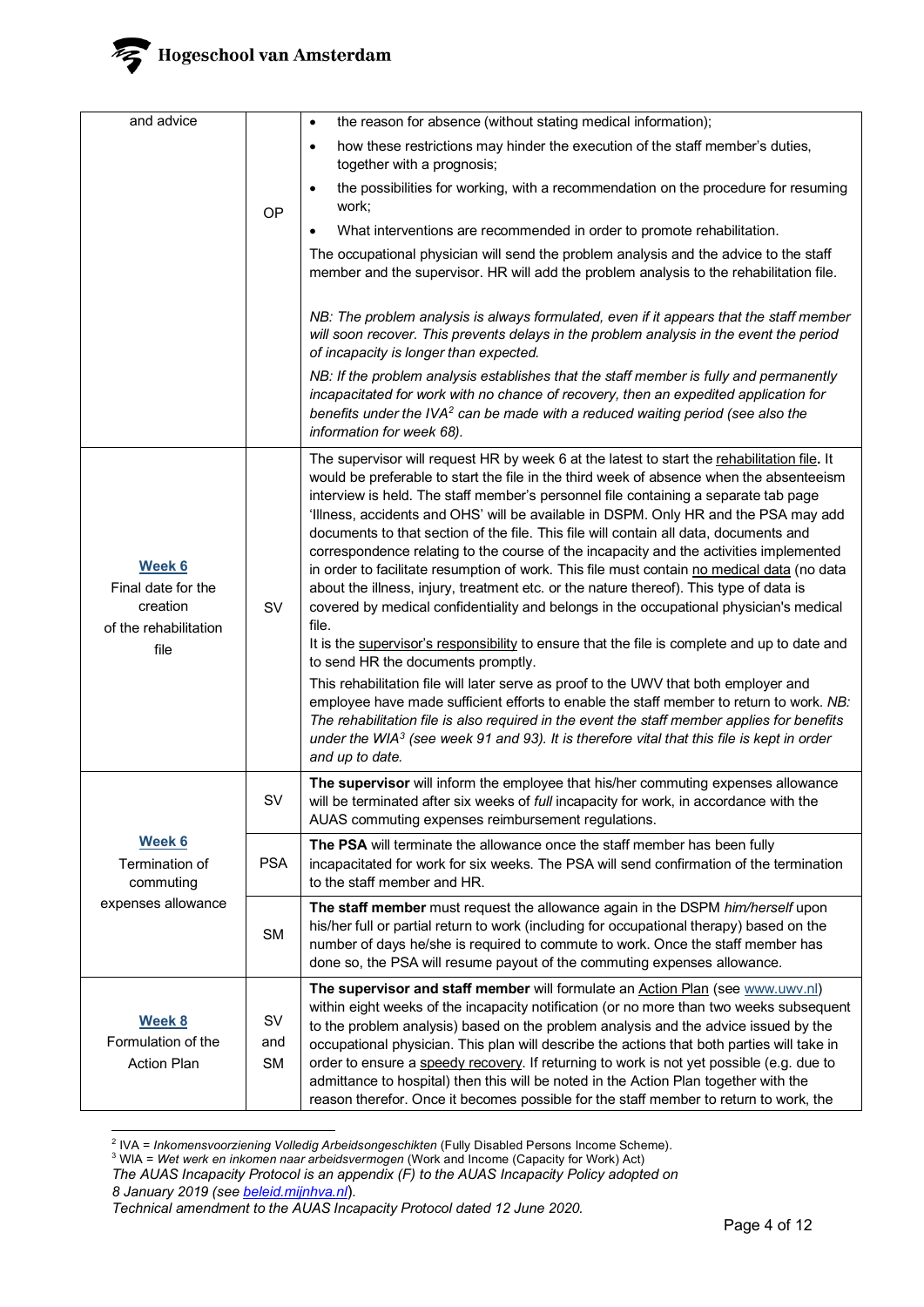

|                                                                                                                                    |            | Action Plan will be updated and/or adjusted and included in the rehabilitation file.                                                                                                                                                                                                                                                                                                                                                                                                                                                                                                                                                                                                                                                                                                                                                                                                                                                                                                                                                                                                                               |
|------------------------------------------------------------------------------------------------------------------------------------|------------|--------------------------------------------------------------------------------------------------------------------------------------------------------------------------------------------------------------------------------------------------------------------------------------------------------------------------------------------------------------------------------------------------------------------------------------------------------------------------------------------------------------------------------------------------------------------------------------------------------------------------------------------------------------------------------------------------------------------------------------------------------------------------------------------------------------------------------------------------------------------------------------------------------------------------------------------------------------------------------------------------------------------------------------------------------------------------------------------------------------------|
| <b>Week 9-42</b><br>Evaluating<br><b>Action Plan</b>                                                                               | SV         | The supervisor and staff member will evaluate the Action Plan at least once every six<br>weeks and examine whether the plan is still fit for purpose or whether new agreements<br>must be made. The occupational physician can provide advice in this regard. Ensure<br>that agreements and discussions on action to be taken are documented and visibly<br>demonstrable to the UWV at a later stage. To do this, you can use the Evaluation/First<br>Year Evaluation form (see www.uwv.nl and search for 'evaluatie plan van aanpak'<br>(action plan evaluation)). Once the form has been completed and signed, it is included<br>in the rehabilitation file. Agreements can also be confirmed with the staff member via e-<br>mail provided this e-mail is also included in the rehabilitation file. Always ensure that the<br>documents contain no medical data.<br>The supervisor and the staff member will regularly update the occupational physician<br>on how rehabilitation is proceeding. Any changes to the staff member's health will be<br>reported to the occupational physician immediately.        |
| Week 13<br>Termination of salary<br>deduction for<br>participation<br>in the SOP scheme                                            | SV         | The supervisor will inform the staff member that in the event he/she is a participant in<br>the SOP scheme, the deduction of their contribution from their salary will be temporarily<br>suspended once the staff member has been fully incapacitated for work for 13 weeks.<br>The end date of the SOP period will be maintained; participation in the SOP scheme will<br>not be suspended.<br>In the event of partial incapacity for work, the staff member and supervisor will make<br>agreements regarding whether or not to continue participation in the SOP scheme. The<br>supervisor or HR will subsequently inform the PSA of the date on which the salary<br>deduction must be terminated/reactivated via servicedesk-ac@hva.nl.                                                                                                                                                                                                                                                                                                                                                                         |
|                                                                                                                                    | <b>PSA</b> | The PSA will terminate the deduction of the SOP contribution once the staff member<br>has been fully incapacitated for work for 13 weeks. The PSA will send confirmation of<br>the termination to the staff member and HR.<br>Once the staff member's capacity for work is fully restored, the deduction of the SOP<br>contribution from the staff member's salary will be resumed unless the supervisor or HR<br>has already ordered its resumption due to partial capacity for work.                                                                                                                                                                                                                                                                                                                                                                                                                                                                                                                                                                                                                             |
| <b>Week 26</b><br>End of accumulation<br>of non-statutory<br>holiday entitlement<br>and<br>Long-term<br><b>Employability hours</b> | <b>SM</b>  | The staff member will register every adjustment to the number of hours of resumption<br>of work (always based on the occupational physician's advice and after liaising with the<br>supervisor) via the DSPM to ensure accurate records and calculation of the non-<br>statutory leave entitlement and Long-term Employability hours (LE hours).<br>Explanatory notes:<br>Holiday leave: The accrual of non-statutory holiday leave is terminated after 26<br>weeks. In the event of partial capacity for work, this entitlement will be accrued<br>based on the number of hours that the staff member is working at that time. The<br>staff member will continue to accrue statutory holiday entitlement.<br>Long-term employability: In the event of long-term incapacity for work, the accrual<br>$\bullet$<br>of LE hours is terminated after 26 weeks of incapacity. In the event of partial<br>capacity for work, LE hours will be accrued based on the number of hours that the<br>staff member is currently working.<br>Once the staff member has been incapacitated for work for 26 weeks, the accrual of |
|                                                                                                                                    | <b>PSA</b> | non-statutory holiday entitlement and LE hours will be corrected by the PSA on a<br>monthly basis. The PSA will send confirmation of the termination to the staff member.                                                                                                                                                                                                                                                                                                                                                                                                                                                                                                                                                                                                                                                                                                                                                                                                                                                                                                                                          |
| <u>Week 39</u><br>Work capacity of<br>less than 45%                                                                                | SV         | If the staff member's capacity for work is less than 45%, then the 30% salary reduction<br>is applicable as of the second year of incapacity (for more information, see below in the<br>section 'Prior to week 50: 30% reduction of salary in the second year of incapacity').<br>If the staff member falls ill as a result of pregnancy or childbirth, the salary reduction will<br>not apply during the period of pregnancy-related illness.<br>Based on the information provided by the PSA, the supervisor will inform the staff<br>member of the salary reduction in the second year of incapacity (before week 50 at the                                                                                                                                                                                                                                                                                                                                                                                                                                                                                     |

*The AUAS Incapacity Protocol is an appendix (F) to the AUAS Incapacity Policy adopted on 8 January 2019 (se[e beleid.mijnhva.nl](https://beleid.mijnhva.nl/)*)*.* 

*Technical amendment to the AUAS Incapacity Protocol dated 12 June 2020.*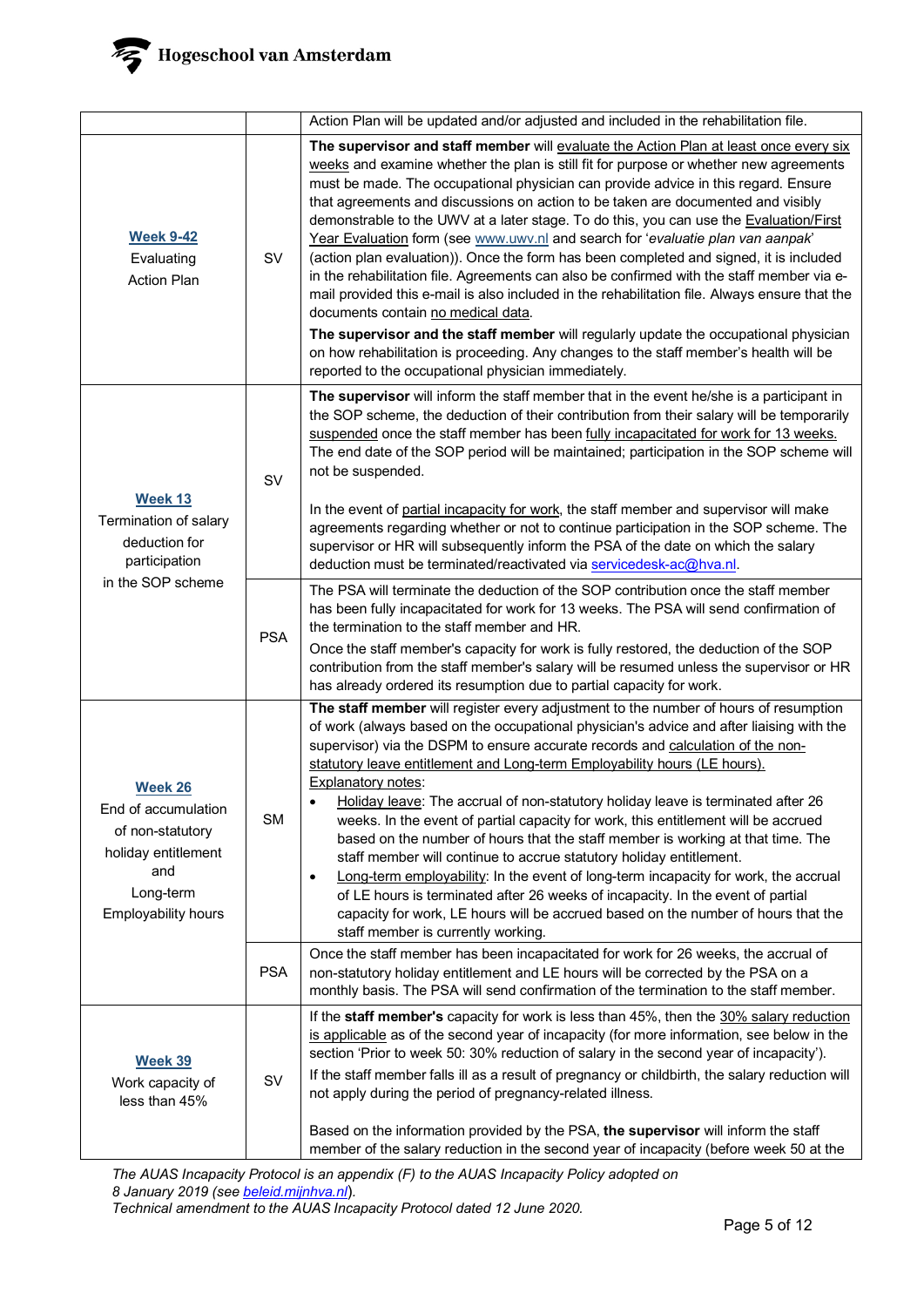|                                                                                     |                               | latest).                                                                                                                                                                                                                                                                                                                                                                                                                                                                                                                                                                                                                                                                                                                                                                                                                                                                                                                                                                                                                                                                                                                                                                                                                                                                                                                                                                                                                                                                                                                                                                                                                                                                                                                                                                                              |
|-------------------------------------------------------------------------------------|-------------------------------|-------------------------------------------------------------------------------------------------------------------------------------------------------------------------------------------------------------------------------------------------------------------------------------------------------------------------------------------------------------------------------------------------------------------------------------------------------------------------------------------------------------------------------------------------------------------------------------------------------------------------------------------------------------------------------------------------------------------------------------------------------------------------------------------------------------------------------------------------------------------------------------------------------------------------------------------------------------------------------------------------------------------------------------------------------------------------------------------------------------------------------------------------------------------------------------------------------------------------------------------------------------------------------------------------------------------------------------------------------------------------------------------------------------------------------------------------------------------------------------------------------------------------------------------------------------------------------------------------------------------------------------------------------------------------------------------------------------------------------------------------------------------------------------------------------|
|                                                                                     | <b>PSA</b>                    | The PSA will inform HR of the 30% salary reduction in the second year of incapacity<br>onwards in the event the staff member's capacity for work is less than 45% as of week<br>39.                                                                                                                                                                                                                                                                                                                                                                                                                                                                                                                                                                                                                                                                                                                                                                                                                                                                                                                                                                                                                                                                                                                                                                                                                                                                                                                                                                                                                                                                                                                                                                                                                   |
| <b>Week 42</b><br>Registration with UWV                                             | <b>PSA</b>                    | The PSA will automatically register the staff member's incapacity with the UWV by no<br>later than the first working day of week 42 of the staff member's incapacity. This<br>obligation for the employer is stipulated in the Sickness Benefits Act (Ziektewet).                                                                                                                                                                                                                                                                                                                                                                                                                                                                                                                                                                                                                                                                                                                                                                                                                                                                                                                                                                                                                                                                                                                                                                                                                                                                                                                                                                                                                                                                                                                                     |
| <b>Week 44</b><br>Letter to UWV<br>concerning<br>rehabilitation<br>obligations      | SV                            | The PSA will receive confirmation of the registration of the incapacitated staff member<br>from the UWV together with advice regarding what the employer could do in order to<br>help the staff member return to work during the second year of incapacity. As with all<br>other correspondence with the UWV, this letter will be added to the staff member's<br>digital personnel file by the PSA. This file will be accessible to the staff member,<br>supervisor and HR. In addition, the PSA will forward correspondence with the UWV to<br>HR so that the HR adviser can discuss it with the supervisor.                                                                                                                                                                                                                                                                                                                                                                                                                                                                                                                                                                                                                                                                                                                                                                                                                                                                                                                                                                                                                                                                                                                                                                                         |
| <b>Week 42-52</b><br>Occupational health<br>and safety<br>assessments and<br>advice | <b>SV</b><br>and<br><b>SM</b> | The supervisor will request an occupational health and safety assessment and the<br>staff member will cooperate with it. The HR adviser will possess up-to-date knowledge<br>of where and with whom this kind of assessment can be arranged.<br>Explanatory notes: Upon commencement of the second year of incapacity, the<br>employer and staff member are obliged by law to reassess the progress of the<br>rehabilitation process (First Year Evaluation - see next step). To facilitate this<br>evaluation, it is highly advisable (although not mandatory) to carry out an occupational<br>health and safety assessment to explore further rehabilitation opportunities in week 42-<br>52 of the period of incapacity. This assessment will examine whether the staff member<br>will be able to resume his/her regular duties (possibly with the aid of adjustments) or $-$ if<br>this is not possible - other duties within AUAS. If reassignment within AUAS proves<br>impossible, then opportunities for the staff member to re-enter the workforce for another<br>employer will be explored (secondary track). This can be used by the employer to<br>demonstrate rehabilitation efforts during the first-year evaluation. If no occupational<br>health and safety assessment is conducted, then this can affect the UWV's assessment<br>in the event an application is made for benefits under the Work and Income (Capacity<br>for Work) Act (Wet werk en inkomen naar arbeidsvermogen). For this reason, AUAS<br>recommends that an assessment of this kind should always be commissioned for the<br>purpose of the first-year evaluation. NB: Occupational health and safety assessments can<br>always be requested at an earlier or later stage provided there is good reason to do so. |
| <b>Week 46-52</b><br><b>First Year</b><br>Evaluation                                | <b>SV</b><br>and<br><b>SM</b> | The supervisor and staff member will evaluate the Action Plan at the end of the first<br>year of incapacity (no later than week 52). For this purpose, they will complete the First<br>Year Evaluation form (see www.uwv.nl). This evaluation will cover the following topics:<br>Specification of rehabilitation activities and whether or not they were conducted as<br>٠<br>agreed.<br>Assessment and advice by an occupational health and safety expert regarding<br>$\bullet$<br>possible resumption of duties for the same employer (primary track) or a different<br>employer (secondary track).<br>Assessment of the results of the rehabilitation process and whether or not it results<br>$\bullet$<br>in adjustment of the final objective of rehabilitation (e.g. based on the occupational<br>health and safety expert's assessment and advice).<br>Determination of the desired rehabilitation results by the second year of incapacity.<br>$\bullet$<br>Agreements regarding how to achieve these results by the second year of<br>$\bullet$<br>incapacity.<br>The First Year Evaluation form will be included in the rehabilitation file.                                                                                                                                                                                                                                                                                                                                                                                                                                                                                                                                                                                                                                             |
| Prior to week 50                                                                    | <b>SV</b>                     | Prior to week 50 at the very latest, the supervisor will inform the staff member of the<br>30% salary reduction as of the second year of incapacity as specified by Article 4 of the                                                                                                                                                                                                                                                                                                                                                                                                                                                                                                                                                                                                                                                                                                                                                                                                                                                                                                                                                                                                                                                                                                                                                                                                                                                                                                                                                                                                                                                                                                                                                                                                                  |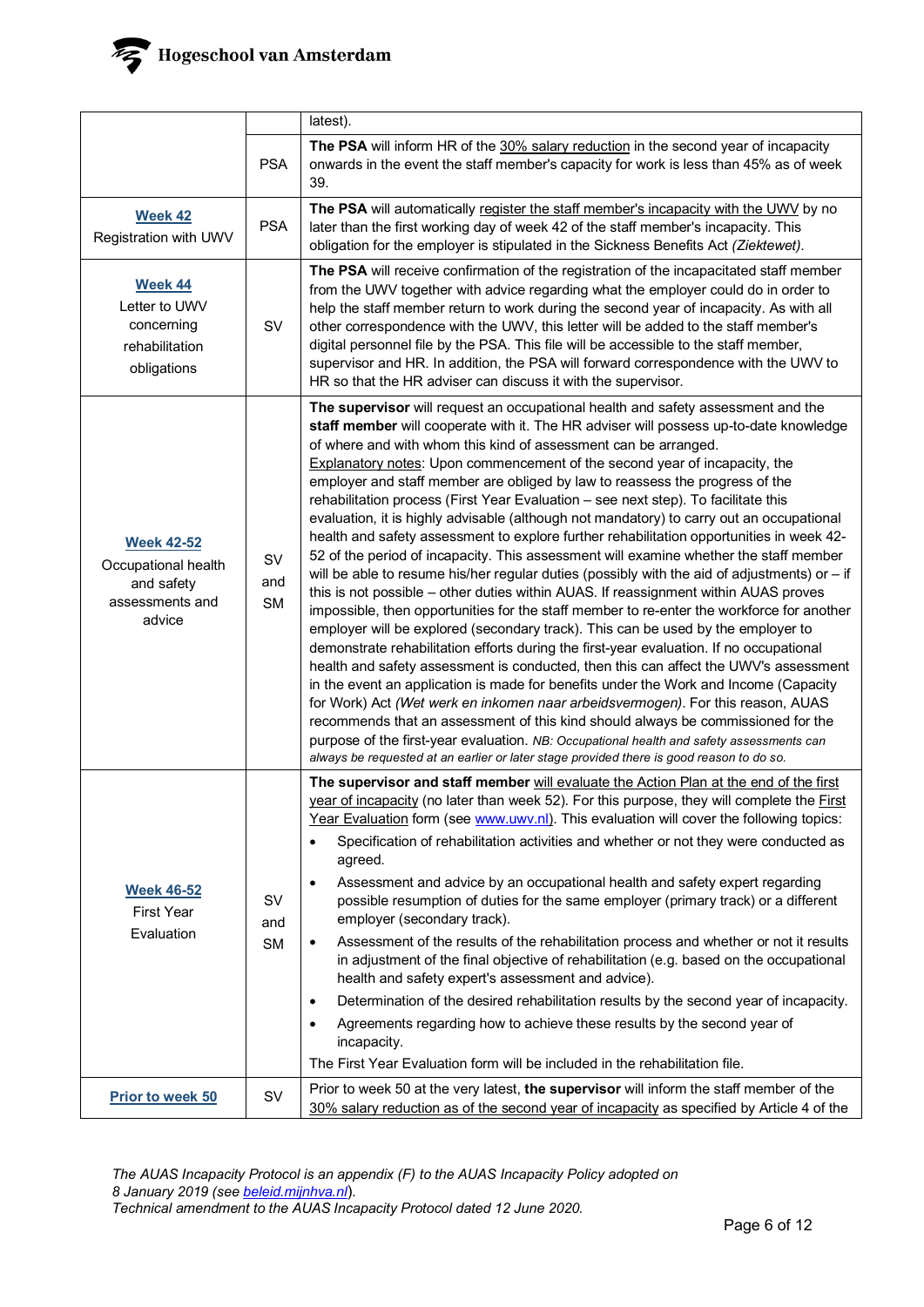

| 30% salary reduction              |            | Illness and Invalidity Benefit Scheme for Employees in the Higher Professional                                                                                                  |
|-----------------------------------|------------|---------------------------------------------------------------------------------------------------------------------------------------------------------------------------------|
| in the second                     |            | Education Sector (ZAHBO) <sup>4</sup> ). This article determines that during the first year of                                                                                  |
| year of incapacity                |            | incapacity, salary payments for the incapacity hours will be continued at a rate                                                                                                |
| and the                           |            | of 100% and at a rate of 70% during the second year of incapacity.                                                                                                              |
| 'financial picture'               |            | Note: The reduction will be terminated as soon as the staff member has performed                                                                                                |
|                                   |            | duties deemed to constitute constructive work for at least 45% of their agreed working                                                                                          |
|                                   |            | hours for a period of at least 13 weeks. The UWV definition of 'work' does not include                                                                                          |
|                                   |            | occupational therapy.                                                                                                                                                           |
|                                   |            | In addition, the supervisor will inform the employee of the possible financial                                                                                                  |
|                                   |            | consequences in the event that the staff member has still not fully recovered after the<br>end of the second year of incapacity and may be eligible for benefits under the Work |
|                                   |            | and Income (Capacity for Work) Act (Wet werk en inkomen naar arbeidsvermogen) (see                                                                                              |
|                                   |            | section 'After week 88'). HR can provide advice in this regard.                                                                                                                 |
|                                   |            | The PSA will apply the 30% salary reduction to the staff member's salary in the event                                                                                           |
|                                   |            | his/her capacity for work is less than 45% following the second year of incapacity and                                                                                          |
|                                   |            | will send confirmation of the reduction to the staff member and HR, unless the                                                                                                  |
|                                   |            | supervisor or HR has indicated that the salary reduction must not be applied based on<br>advice from the occupational physician. NB: For this purpose, the occupational         |
|                                   | <b>PSA</b> | physician's advice must be sent to the PSA via servicedesk@ac-hva.nl.                                                                                                           |
|                                   |            | The reduction will be applied in accordance with the staff member's degree of incapacity                                                                                        |
|                                   |            | for work. Every month, the PSA will examine the incapacity data and make any                                                                                                    |
|                                   |            | necessary adjustments to (or discontinue) the reduction.                                                                                                                        |
|                                   | <b>SM</b>  | Following their resumption of duties, the staff member shall register all changes to                                                                                            |
|                                   |            | their number of hours (based on the occupational physician's advice) in the DSPM to<br>enable calculation of the applicable reduction.                                          |
|                                   |            | The supervisor will inform the staff member that in the event he/she is a participant in                                                                                        |
|                                   |            | the WS scheme, the deduction of their contribution from their salary will be temporarily                                                                                        |
|                                   |            | suspended once the staff member has been (partially) incapacitated for work for 52                                                                                              |
| <b>Week 52</b>                    | SV         | weeks. The end date of the WS period will be maintained; participation in the WS                                                                                                |
| Termination of salary             |            | scheme will not be suspended.<br>Deduction of the contribution from the staff member's salary will be resumed as soon as                                                        |
| deduction for                     |            | they return to full capacity for work.                                                                                                                                          |
| participation in the WS<br>scheme |            | The PSA will terminate the deduction of the WS contribution once the staff member has                                                                                           |
|                                   |            | been (partially) incapacitated for work for 52 weeks. The PSA will send confirmation of                                                                                         |
|                                   | <b>PSA</b> | the termination to the staff member and HR.<br>Once the staff member's capacity for work returns to 100%, the deduction of the                                                  |
|                                   |            | contribution will be resumed.                                                                                                                                                   |
|                                   |            |                                                                                                                                                                                 |
|                                   |            | The supervisor will start a secondary-track rehabilitation (examining the possibilities of<br>rehabilitation with another employer) process within six weeks of the First Year  |
|                                   |            | Evaluation (= week 52 at the latest) in the event that there is no prospect of the staff                                                                                        |
| <b>Weeks 52-58</b>                |            | member resuming duties within AUAS: this will maximise the likelihood of the staff                                                                                              |
| Start of the secondary-           |            | member returning to the workforce.                                                                                                                                              |
| track rehabilitation              | SV         | During this process, the supervisor can make use of external expertise in order to<br>provide the staff member with the guidance they require. The HR adviser can provide       |
| process                           |            | advice on this issue.                                                                                                                                                           |
|                                   |            | This secondary track need not be initiated in the event that concrete prospects of the                                                                                          |
|                                   |            | staff member structurally resuming duties in the same organisation are established                                                                                              |
|                                   |            | within three months of the first-year evaluation.                                                                                                                               |
| <b>Weeks 52-87</b>                | <b>SV</b>  | The supervisor and staff member will work together to implement the Action Plan and                                                                                             |
| Rehabilitation during             | and        | the agreements in the Evaluation/First Year Evaluation during the second year of                                                                                                |
|                                   |            |                                                                                                                                                                                 |

<span id="page-6-0"></span><sup>4</sup> Illness and Invalidity Benefit Scheme for Employees in the Higher Professional Education Sector (ZAHBO).

*The AUAS Incapacity Protocol is an appendix (F) to the AUAS Incapacity Policy adopted on 8 January 2019 (se[e beleid.mijnhva.nl](https://beleid.mijnhva.nl/)*)*. Technical amendment to the AUAS Incapacity Protocol dated 12 June 2020.*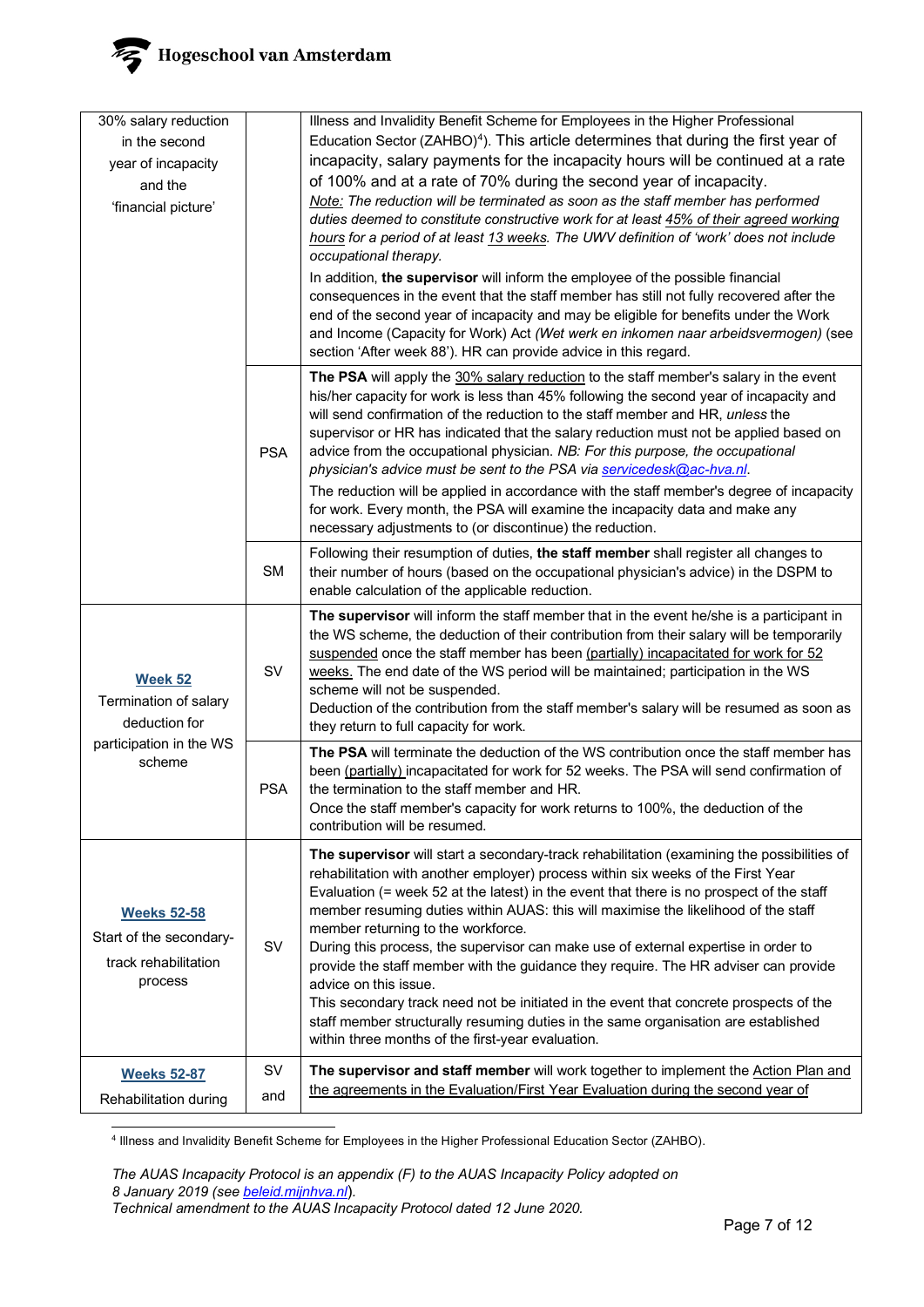

| the second<br>year of incapacity                                                           | $\overline{\text{SM}}$        | incapacity and the supervisor will keep the rehabilitation file up to date.<br>The supervisor and staff member will regularly keep the occupational physician up to<br>date regarding the course of the rehabilitation process. If there are any developments<br>concerning the staff member's health, then these will be reported to the occupational<br>physician immediately.                                                                                                                                                                                                                                                                    |
|--------------------------------------------------------------------------------------------|-------------------------------|-----------------------------------------------------------------------------------------------------------------------------------------------------------------------------------------------------------------------------------------------------------------------------------------------------------------------------------------------------------------------------------------------------------------------------------------------------------------------------------------------------------------------------------------------------------------------------------------------------------------------------------------------------|
| Week 68<br>Deadline for IVA<br>registration <sup>5</sup><br>with reduced waiting<br>period | <b>SM</b>                     | The staff member must submit any applications for the Fully Disabled Persons Income<br>Scheme (IVA) with reduced waiting period to the UWV by no later than week 68. If it<br>appears that the staff member will be fully and permanently incapacitated for work with<br>no chance of recovery, then the staff member must make an appointment with the<br>occupational physician to request an assessment of this status. If the occupational<br>physician confirms that this is the case, then the staff member can apply for benefits<br>under the IVA with a reduced waiting period based on the physician's recommendation.<br>See www.uwv.nl. |
| Week 88<br>Letter for WIA<br>application                                                   | <b>SM</b>                     | The staff member will receive a letter from the UWV regarding application for the Work<br>and Income (Capacity for Work) Act (Wet werk en inkomen naar arbeidsvermogen or<br>WIA). In this letter, the UWV will inform the staff member of what he/she must do in<br>order to submit an application.                                                                                                                                                                                                                                                                                                                                                |
| Week 91<br>Formulation of current<br>assessment and<br>medical file                        | OP                            | The occupational physician will formulate the Current Assessment of the Problem<br>Analysis and forward a copy (not including any medical data!) to the supervisor and the<br>staff member. The supervisor requires this current assessment for the purposes of the<br>rehabilitation report (see below in the section on week 91) and the staff member<br>requires it for the purposes of their application for benefits under the Work and Income<br>(Capacity for Work) Act (WIA). The occupational physician will also send the full medical<br>file to the staff member for the purposes of his/her WIA application.                           |
| Week 91<br>Final evaluation of<br><b>Action Plan</b>                                       | <b>SV</b><br>and<br><b>SM</b> | The supervisor and staff member will work together on the Final Evaluation Action<br>Plan for the purposes of the staff member's WIA application. The form can be found at<br>www.uwv.nl.                                                                                                                                                                                                                                                                                                                                                                                                                                                           |
| Week 91<br>Consequences<br>for WIA application                                             | <b>SV</b>                     | The supervisor will inform the staff member in advance regarding the steps that he/she<br>must take to enable the UWV to assess their WIA application as well as the<br>consequences of this assessment for the staff member's employment contract with<br>AUAS. The HR adviser can provide advice on this issue.                                                                                                                                                                                                                                                                                                                                   |

<span id="page-7-0"></span>*The AUAS Incapacity Protocol is an appendix (F) to the AUAS Incapacity Policy adopted on 8 January 2019 (se[e beleid.mijnhva.nl](https://beleid.mijnhva.nl/)*)*.*  <sup>5</sup> IVA = *Inkomensvoorziening Volledig Arbeidsongeschikten* (Fully Disabled Persons Income Scheme).

*Technical amendment to the AUAS Incapacity Protocol dated 12 June 2020.*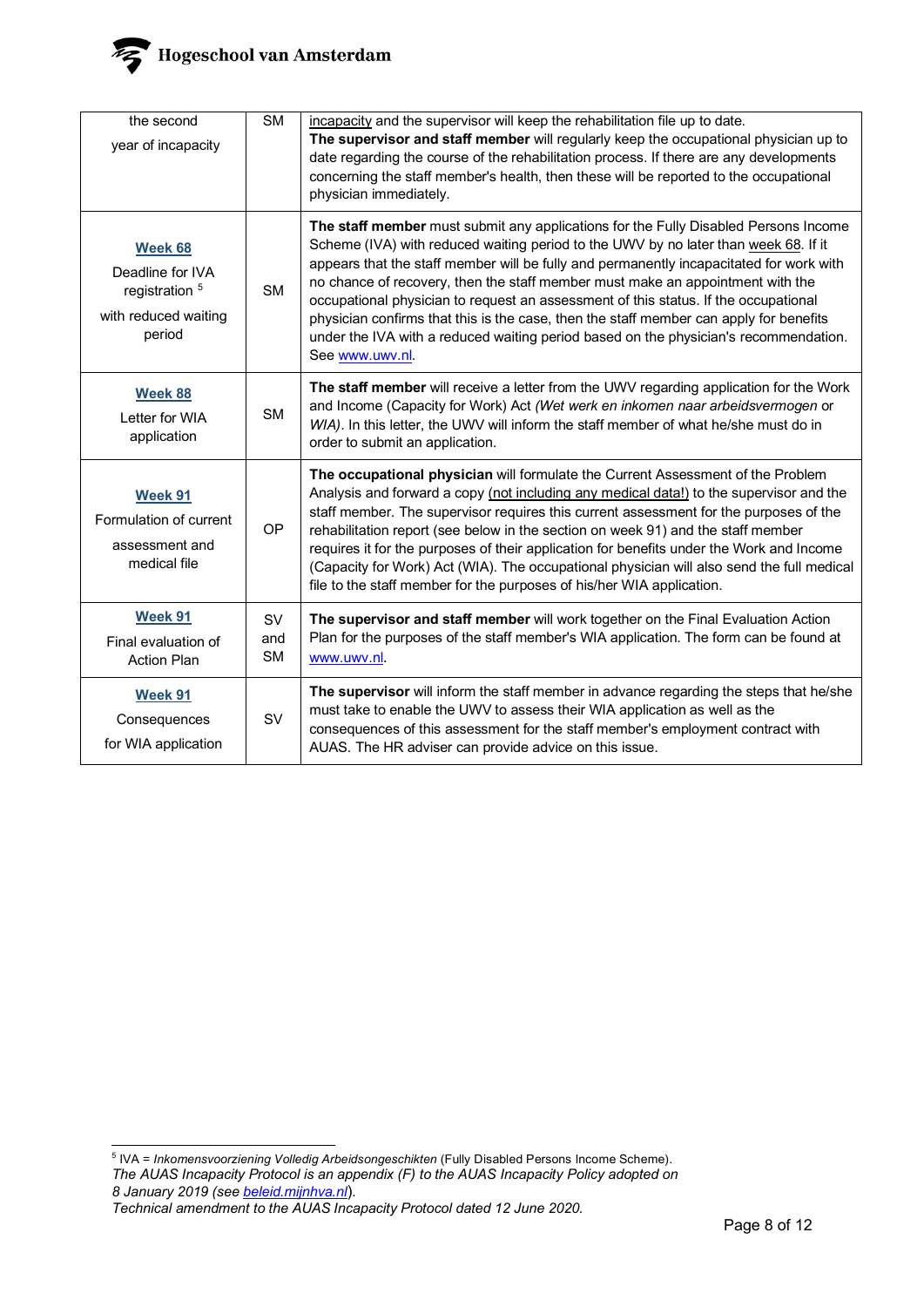

| Week 91<br>Provision of<br>rehabilitation report to<br>staff member                                                                                     | SV         | The supervisor will provide the staff member with copies of the rehabilitation report (for<br>the staff member's own records) by week 91 at the latest. This report will testify to the<br>activities conducted and efforts made by both the supervisor and the staff member in<br>order to facilitate the staff member's rehabilitation.<br>The rehabilitation report will contain the following documents, at the very least:<br>Problem analysis (and any adjustments made)<br>$\bullet$<br><b>Action Plan</b><br>$\bullet$<br>Evaluations and the First Year Evaluation<br>$\bullet$<br>Current assessment by the occupational physician<br>$\bullet$<br>Assessment and advice by the occupational health and safety expert<br>$\bullet$<br>Final evaluation of the Action Plan<br>$\bullet$<br>Other evidence of rehabilitation efforts can also be sent, such as agreements made<br>during incapacity meetings between the supervisor and the staff member (possibly in<br>the form of e-mails).                                                                                                                                                                                                                                                                                                                                                                                                                                                                                                                                                                                                                                                                                                                                                                                                                                      |
|---------------------------------------------------------------------------------------------------------------------------------------------------------|------------|---------------------------------------------------------------------------------------------------------------------------------------------------------------------------------------------------------------------------------------------------------------------------------------------------------------------------------------------------------------------------------------------------------------------------------------------------------------------------------------------------------------------------------------------------------------------------------------------------------------------------------------------------------------------------------------------------------------------------------------------------------------------------------------------------------------------------------------------------------------------------------------------------------------------------------------------------------------------------------------------------------------------------------------------------------------------------------------------------------------------------------------------------------------------------------------------------------------------------------------------------------------------------------------------------------------------------------------------------------------------------------------------------------------------------------------------------------------------------------------------------------------------------------------------------------------------------------------------------------------------------------------------------------------------------------------------------------------------------------------------------------------------------------------------------------------------------------------------|
| Week 93<br>Submission of WIA<br>application<br>and                                                                                                      | <b>SM</b>  | The staff member must submit any application for benefits under the WIA (Work and<br>Income (Capacity for Work) Act) to the UWV by week 93 at the latest. The form will be<br>completed online by the staff member via www.uwv.nl - WIA application. In addition,<br>the staff member must send the medical file that he/she received from the occupational<br>physician to the UWV in a sealed envelope.<br>The staff member will inform the supervisor of the date of his/her WIA application.                                                                                                                                                                                                                                                                                                                                                                                                                                                                                                                                                                                                                                                                                                                                                                                                                                                                                                                                                                                                                                                                                                                                                                                                                                                                                                                                            |
| rehabilitation report to<br><b>UWV</b>                                                                                                                  | SV         | By week 93 at the latest, the supervisor will digitally send the rehabilitation report and<br>all related documents to the UWV via the employer portal (see<br>www.uwv.nl/RIVuploaden). HR must log in to this portal and can provide support.                                                                                                                                                                                                                                                                                                                                                                                                                                                                                                                                                                                                                                                                                                                                                                                                                                                                                                                                                                                                                                                                                                                                                                                                                                                                                                                                                                                                                                                                                                                                                                                              |
| <b>Week 93-98</b><br>Assessment of<br>rehabilitation<br>efforts<br>(Incapacity Benefit<br>Assessment)<br>weeks 93-98 continued<br>on the following page | <b>UWV</b> | The UWV will assess the rehabilitation report based on two factors:<br>Is the rehabilitation report complete?<br>٠<br>If any documents are missing, then additional documents will be requested from<br>the staff member. The UWV will continue the assessment once these documents<br>have been provided.<br>Have AUAS and the staff member made sufficient rehabilitation efforts? (Incapacity<br>$\bullet$<br><b>Benefit Assessment)</b><br>There are three possible outcomes:<br>AUAS and the staff member have made sufficient efforts to facilitate<br>1)<br>rehabilitation:<br>UWV will evaluate the WIA application.<br>AUAS has made insufficient efforts to facilitate rehabilitation:<br>2)<br>If the UWV determines that AUAS has made insufficient effort to comply with its<br>obligations concerning rehabilitation and that the results of the rehabilitation<br>process are unsatisfactory, then the UWV will impose a sanction on AUAS. The<br>sanction will constitute continuation of salary payments to the staff member by<br>AUAS for a period extending into the third year of incapacity, with a maximum<br>sanction period of one year. During this period, 80% of the staff member's salary<br>will be paid in contrast to the 70% stipulated under the Illness and Invalidity Benefit<br>Scheme for Employees in the Higher Professional Education Sector (ZAHBO).<br>During the period of extended salary obligations, AUAS will be expected to rectify<br>the shortcomings identified by the UWV. Once this has been done, AUAS can<br>submit a sanction-reduction request to the UWV. If the sanction-reduction request<br>is granted, then AUAS's salary obligations will be discontinued six weeks after the<br>UWV receives the sanction-reduction request. UWV will the evaluate the WIA<br>application. |

*The AUAS Incapacity Protocol is an appendix (F) to the AUAS Incapacity Policy adopted on 8 January 2019 (se[e beleid.mijnhva.nl](https://beleid.mijnhva.nl/)*)*. Technical amendment to the AUAS Incapacity Protocol dated 12 June 2020.*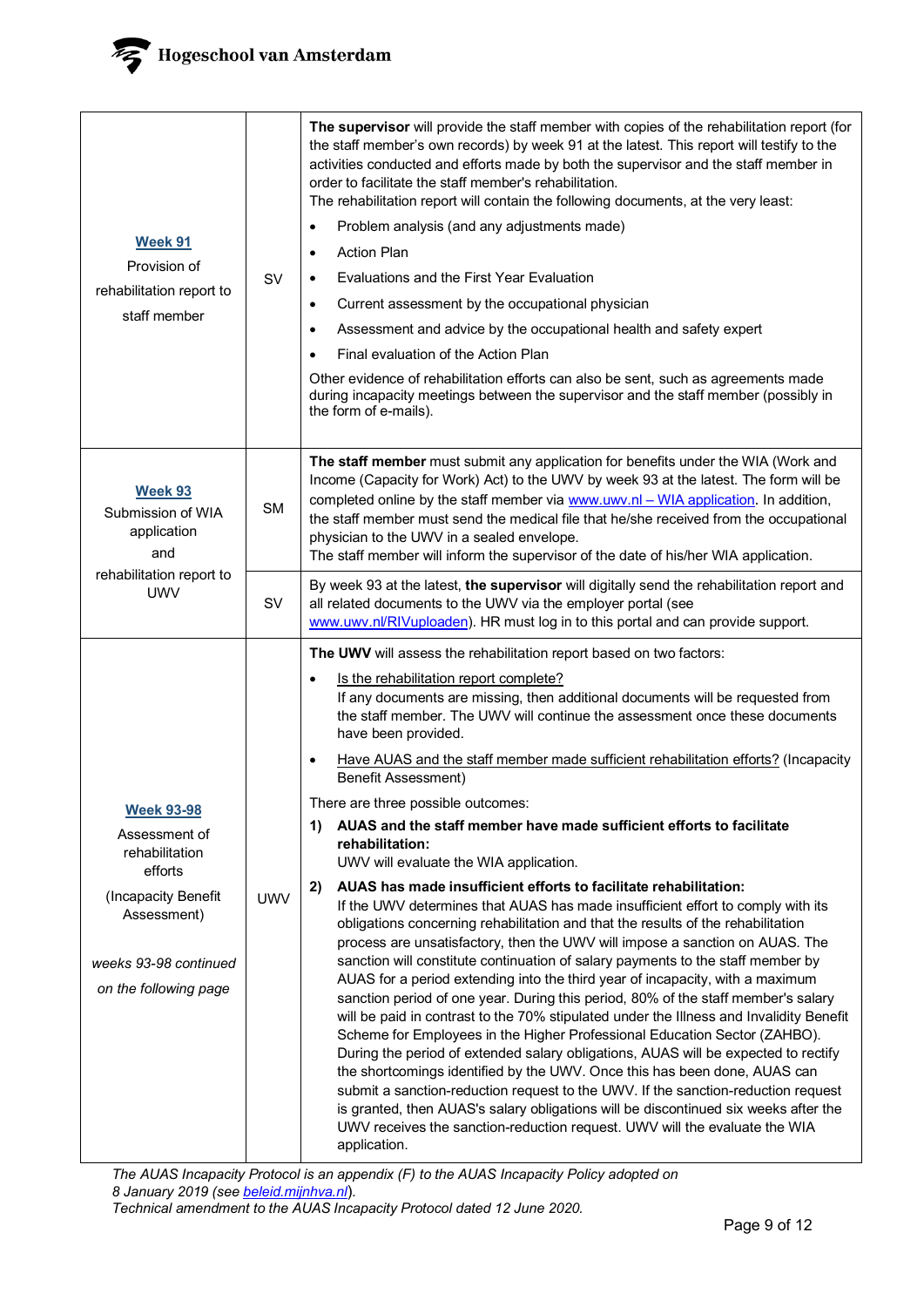|                                                                                                      |                         | The staff member has made insufficient efforts to facilitate rehabilitation:<br>3)<br>If the UWV determines that the staff member has made insufficient effort to comply<br>with his/her rehabilitation obligations, then the UWV will first evaluate whether<br>AUAS has made sufficient efforts to inform the staff member of his/her<br>rehabilitation obligations and whether AUAS has imposed sanctions on the staff<br>member for failure to comply therewith. If it is determined that AUAS made<br>sufficient efforts, then the UWV can decide to refuse payment of WIA benefits to<br>the staff member. If the UWV determines that AUAS has made insufficient efforts to<br>point out the staff member's rehabilitation obligations, a sanction will be imposed<br>on AUAS requiring AUAS to continue to pay the staff member's salary for an<br>extended period (for more information, see under 2).                                                                                                                                                                                                                                                                                                                                                                                                                                                                                                                                                                                                                                                                                                                                                                                               |
|------------------------------------------------------------------------------------------------------|-------------------------|--------------------------------------------------------------------------------------------------------------------------------------------------------------------------------------------------------------------------------------------------------------------------------------------------------------------------------------------------------------------------------------------------------------------------------------------------------------------------------------------------------------------------------------------------------------------------------------------------------------------------------------------------------------------------------------------------------------------------------------------------------------------------------------------------------------------------------------------------------------------------------------------------------------------------------------------------------------------------------------------------------------------------------------------------------------------------------------------------------------------------------------------------------------------------------------------------------------------------------------------------------------------------------------------------------------------------------------------------------------------------------------------------------------------------------------------------------------------------------------------------------------------------------------------------------------------------------------------------------------------------------------------------------------------------------------------------------------|
| <b>Week 94-100</b><br>Examination by<br>insurer's medical<br>advisor                                 | <b>UWV</b>              | The UWV will invite the staff member to attend an examination by the insurer's medical<br>adviser within 4-6 weeks of the submission date of the WIA application. The insurer's<br>medical adviser will assess the work-related options open to the staff member and<br>examine what the staff member is still able to do despite their afflictions. The insurer's<br>medical adviser will also assess whether the afflictions are temporary or permanent in<br>nature. The report of the medical examination will be sent to the staff member.                                                                                                                                                                                                                                                                                                                                                                                                                                                                                                                                                                                                                                                                                                                                                                                                                                                                                                                                                                                                                                                                                                                                                              |
| <b>Week 94-100</b><br>Consultation with<br>occupational health and<br>safety expert                  | <b>UWV</b>              | The UWV will invite the staff member to a meeting with the occupational health and<br>safety expert if the report issued by the insurer's medical adviser shows there are<br>opportunities for the staff member to re-enter the workforce.<br>The occupational health and safety expert will determine what work the staff member is<br>capable of performing based on the staff member's training, experience, employment<br>history, etc. The occupational health and safety expert will also investigate the<br>opportunities and restrictions determined by the insurer's medical adviser.                                                                                                                                                                                                                                                                                                                                                                                                                                                                                                                                                                                                                                                                                                                                                                                                                                                                                                                                                                                                                                                                                                               |
| <b>Week 101</b><br>Decision regarding WIA<br>benefits<br>week 101 continued<br>on the following page | <b>UWV</b><br>and<br>SV | The UWV will make a decision on awarding a WIA benefit within eight weeks of the WIA<br>application, but by week 101 at the latest. The staff member and AUAS will receive<br>notification from the UWV accordingly.<br>The supervisor will discuss the UWV's decision and the consequences for the<br>employment contract with the staff member and will record the agreements made in<br>writing. The following decisions are possible:<br>$1)$ < 35% unfit for work:<br>No benefit, amendment or no amendment to employment contract<br>The staff member is not entitled to a WIA benefit. A dismissal prohibition applies<br>under Article Q-6 of the Collective Labour Agreement for Universities of Applied<br>Sciences (CAO HBO). The supervisor and the staff member will enter into<br>discussions on the manner in which the employment contract will be amended by<br>mutual consent to reflect the staff member's work capacity (position, number of<br>working hours, salary). If the number of working hours under the employment<br>contract is adjusted, and the staff member will work at least five hours less per<br>week (or will reduce the number of contractual working hours by at least 50%), the<br>staff member is entitled to an unemployment benefit plus an unemployment benefit<br>over and above the statutory entitlement.<br>If the employment contract is not amended, salary must continue to be paid based<br>on the staff member's degree of fitness for work.<br>If the staff member has taken out an incapacity for work insurance (IPAP) with<br>Loyalis and meets the conditions, the staff member may claim a benefit under the<br>IPAP insurance (see week 105). |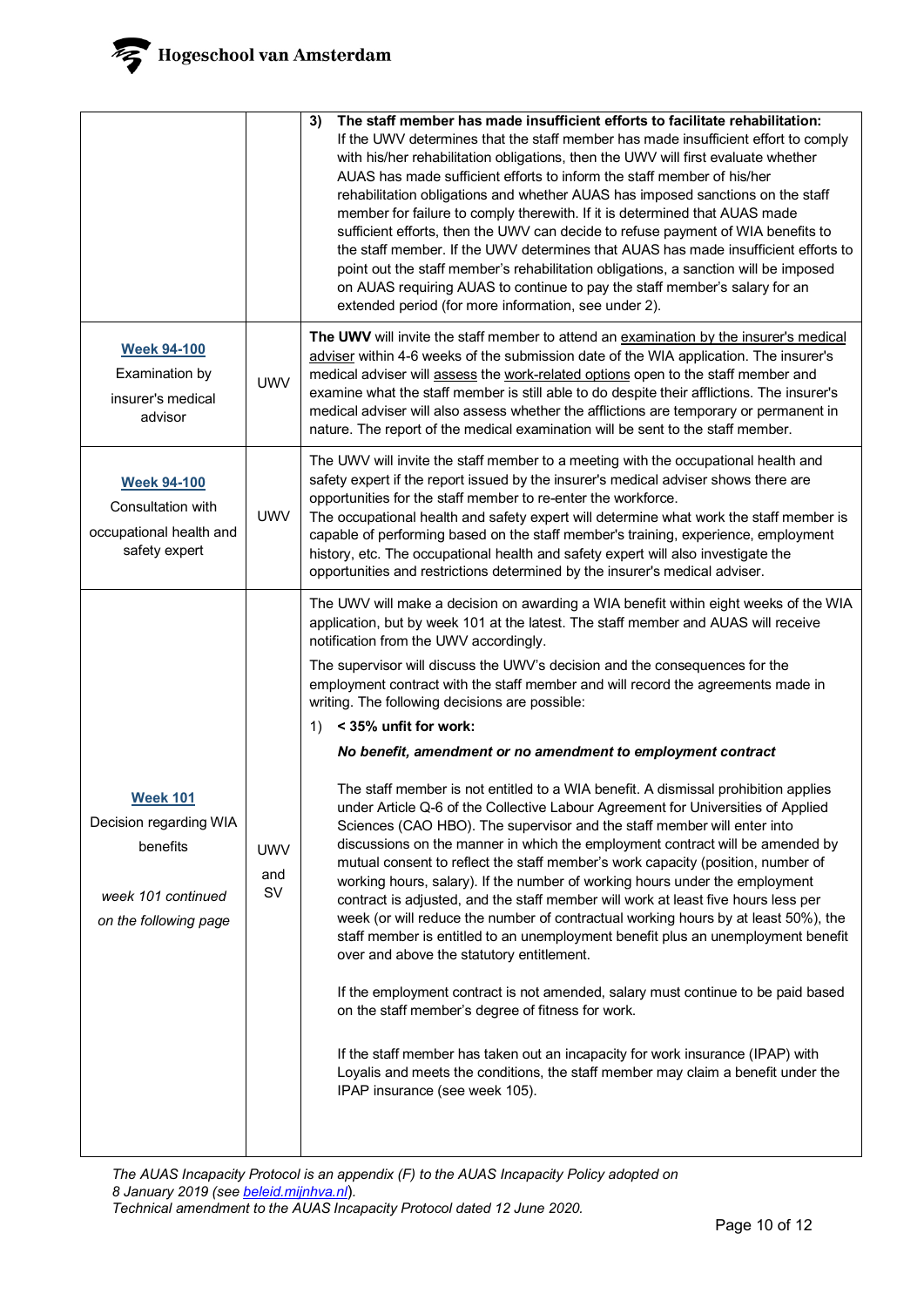|    | 35-80% or 80-100% unfit for work<br>2)                                                                                                                                                                                                                                                                                                                                                                                                                                                                                                                                                                                                                                                                                                                                                                                                                                                                                                                                                                                                                                                                              |
|----|---------------------------------------------------------------------------------------------------------------------------------------------------------------------------------------------------------------------------------------------------------------------------------------------------------------------------------------------------------------------------------------------------------------------------------------------------------------------------------------------------------------------------------------------------------------------------------------------------------------------------------------------------------------------------------------------------------------------------------------------------------------------------------------------------------------------------------------------------------------------------------------------------------------------------------------------------------------------------------------------------------------------------------------------------------------------------------------------------------------------|
|    | Partial benefit, amendment or not amendment to employment contract                                                                                                                                                                                                                                                                                                                                                                                                                                                                                                                                                                                                                                                                                                                                                                                                                                                                                                                                                                                                                                                  |
|    | The staff member is entitled to a WGA benefit under the Return to Work (Partially<br>Disabled Persons) Regulations because the staff member is partially (at least<br>35%), but not permanently unfit for work. The supervisor should subsequently<br>assess whether there are any opportunities for the staff member to continue to<br>work at AUAS: can the staff member perform his or her own work within the<br>foreseeable future (26 weeks), whether or not in an adapted form, and if not, are<br>there any other suitable activities? This assessment may often take place in<br>consultation between the supervisor and the staff member, for instance, if the staff<br>member has already partially returned to work. In some cases, advice will need to<br>be sought from the occupational physician and/or an occupational consultant. If<br>there are opportunities, the supervisor and the staff member will discuss the<br>manner in which the employment contract will be amended by mutual consent to<br>reflect the staff member's work capacity (position, number of working hours,<br>salary). |
|    | If the employment contract is not amended, salary must continue to be paid based<br>on the staff member's degree of fitness for work.                                                                                                                                                                                                                                                                                                                                                                                                                                                                                                                                                                                                                                                                                                                                                                                                                                                                                                                                                                               |
|    | If the staff member has taken out an incapacity for work insurance (IPAP) with<br>Loyalis and meets the conditions, the staff member may claim a benefit under the<br>IPAP insurance. Furthermore, if the staff member's employment contract is<br>amended, the staff member may potentially be entitled to an ABP Incapacity<br>Pension (AAOP), see week 105.                                                                                                                                                                                                                                                                                                                                                                                                                                                                                                                                                                                                                                                                                                                                                      |
|    | 80-100% permanently unfit for work:<br>3)                                                                                                                                                                                                                                                                                                                                                                                                                                                                                                                                                                                                                                                                                                                                                                                                                                                                                                                                                                                                                                                                           |
|    | Full benefit, termination of employment contract                                                                                                                                                                                                                                                                                                                                                                                                                                                                                                                                                                                                                                                                                                                                                                                                                                                                                                                                                                                                                                                                    |
|    | The staff member is entitled to an IVA benefit under the Fully Disabled Persons Income<br>Scheme on the grounds of being completely and permanently unfit for work. The<br>supervisor and the staff member will enter into discussions on termination of the<br>employment contract with the consent, or permission, of the UWV, given that the<br>obligation to continue to pay salary and the protection from dismissal will end after 104<br>weeks of absence; and due to the staff member being completely and permanently<br>unfit, there are no longer any opportunities for the staff member to continue to work at<br>AUAS.                                                                                                                                                                                                                                                                                                                                                                                                                                                                                 |
|    | If the staff member has taken out an incapacity for work insurance (IPAP) with Loyalis<br>and meets the conditions, the staff member may claim a benefit under the IPAP<br>insurance (see week 105).                                                                                                                                                                                                                                                                                                                                                                                                                                                                                                                                                                                                                                                                                                                                                                                                                                                                                                                |
| SV | The supervisor will register the amendment/termination of the staff member's<br>employment contract effective as of week 105 of incapacity in the DSPM. In addition,<br>the supervisor will send the signed letter containing the staff member's consent to the<br>PSA via servicedesk-ac@hva.nl.                                                                                                                                                                                                                                                                                                                                                                                                                                                                                                                                                                                                                                                                                                                                                                                                                   |
|    | If the staff member is entitled to a transition payment, the supervisor will request the<br>PSA to make a calculation of the amount and payment.                                                                                                                                                                                                                                                                                                                                                                                                                                                                                                                                                                                                                                                                                                                                                                                                                                                                                                                                                                    |